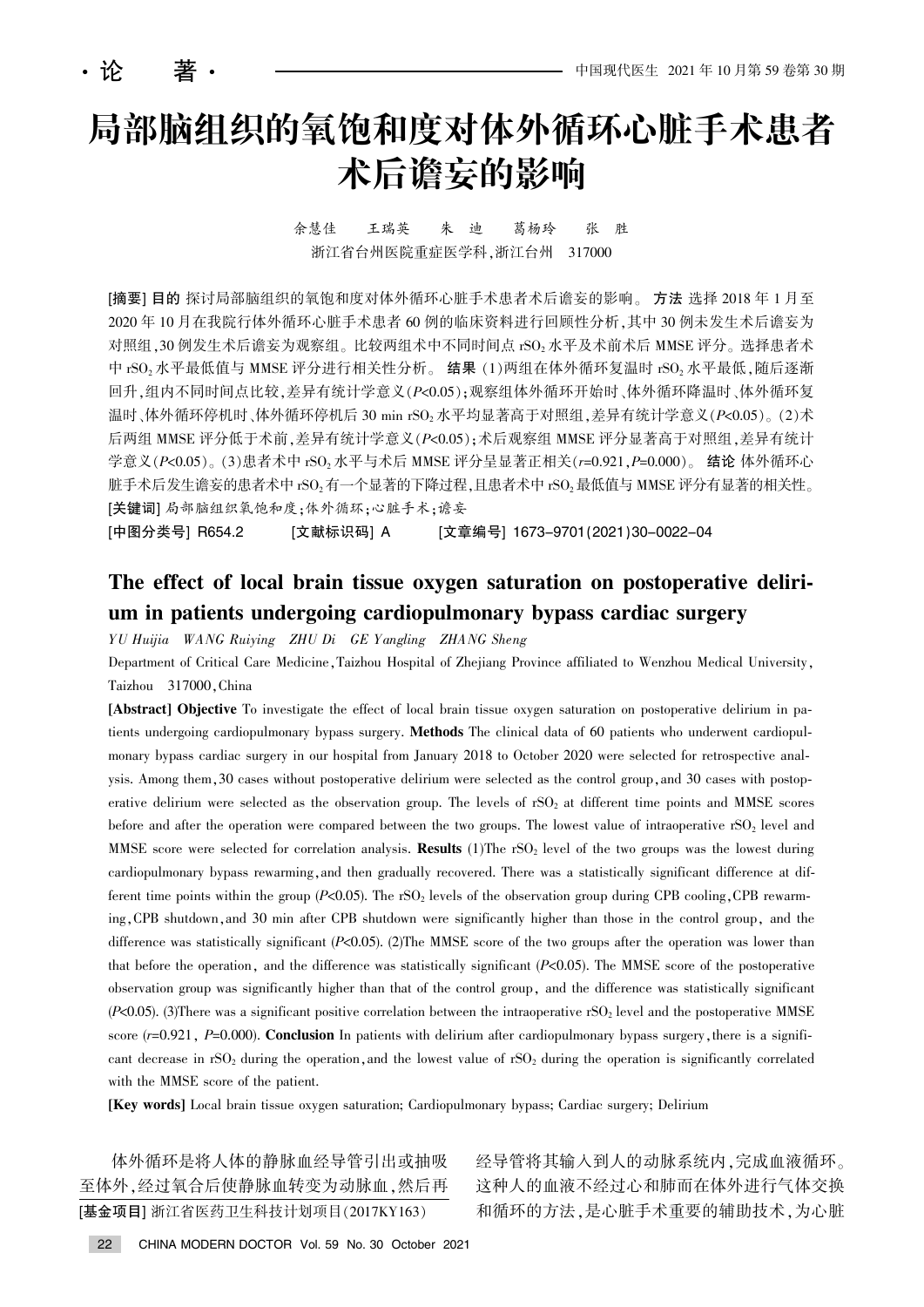手术的顺利进行提供保障。术后谵妄是指术后数天内 发生的一组急性精神紊乱综合征,具有可逆性和波动 性,表现为意识障碍、思维混乱、注意力无法集中、烦 躁、幻听等,是常见的术后并发症之一<sup>[1-2]</sup>。高龄、躯体 情况差、水电解质紊乱、缺氧、认知障碍等均可能与患 者术后谵妄相关 $[3]$ 。心脏手术后严重的呼吸和循环系 统并发症可能也会增加患者术后谵妄的风险,而术后 谵妄影响患者的预后 $H_0$ 。局部脑组织的氧饱和度 $(rSO_2)$ 测量的主要是静脉氧,具有连续、无创、可床旁监测等 优点,既往主要应用于麻醉管理中<sup>[5-6]</sup>。本研究分析 rSO<sub>2</sub> 监测结果对体外循环心脏手术患者术后谵妄的 影响,以期为临床诊断提供参考,现报道如下。

# 1 资料与方法

## 1.1 一般资料

选择 2018 年 1 月至 2020 年 10 月在我院行体外 循环心脏手术患者 60 例的临床资料进行回顾性分 析。纳入标准四:①年龄≥18 周岁,<80 周岁;②外循环 心脏手术:3手术顺利:4ASAI-W级:5临床资料 完整。排除标准:①术后 24 h 内死亡者;②既往有精 神系统疾病故神经系统疾病者;③既往有药物滥用史、 酗酒史者;4严重肝肾功能障碍者。60 例患者中 30 例 未发生术后谵妄为对照组,30 例发生术后谵妄为观 察组。两组患者的一般资料比较,差异无统计学意义 (P>0.05),具有可比性。见表 1。

表 1 两组患者的一般资料比较

| 项目                   |                             | 观察组             | 对照组                         | $x^2/t$ 值 P 值 |       |  |
|----------------------|-----------------------------|-----------------|-----------------------------|---------------|-------|--|
|                      |                             | $(n=30)$        | $(n=30)$                    |               |       |  |
| 性别 $[n(\%)]$         | 男                           | 16(53.3)        | $17(56.7)$ 0.067            |               | 0.795 |  |
|                      | 女                           | 14(46.7)        | 13(43.3)                    |               |       |  |
| 平均年龄(x+s,岁)          |                             | $32.8 \pm 11.5$ | $33.1 \pm 10.9$ 0.104 0.918 |               |       |  |
| $ASA[n(\%)]$         | $\mathbb{I}$ ~ $\mathbb{I}$ | 27(90.0)        | 26(86.7) 0.162 0.688        |               |       |  |
|                      | $W \sim V$                  | 3(10.0)         | 4(13.3)                     |               |       |  |
| 术前心功能分级              | $1 - 2$                     | 19(63.3)        | $17(56.7)$ 0.278            |               | 0.598 |  |
| $\lceil n(\%)\rceil$ | $3 - 4$                     | 11(36.7)        | 13(43.3)                    |               |       |  |
| 原发病 $[n(\%)]$        | 先天性心脏病                      | 18(60.0)        | $16(53.3)$ 0.272            |               | 0.602 |  |
|                      | 风湿性心脏病                      | 12(40.0)        | $14(46.7)$ 0.352            |               | 0.950 |  |
| 手术类型 $[n(\%)]$       | 单瓣膜置换术                      | 12(40.0)        | 10(33.3)                    |               |       |  |
|                      | 双瓣膜置换术                      | 6(20.0)         | 6(20.0)                     |               |       |  |
|                      | 房间隔缺损                       | 8(26.7)         | 9(30.0)                     |               |       |  |
|                      | 室间隔缺损                       | 4(13.3)         | 5(16.7)                     |               |       |  |

#### 1.2 诊断标准

谵妄诊断标准参考文献[8]:①精神状态极具变化 且幅度大: ②漫不经心或疏忽: ③思维混乱: ④知觉变 化;出现其中①、②、③或者①、②、④即可诊断。

检测两组不同时间点 rSO2 水平,分别于术前、术 后采用简易精神状态检查量表(Mini-mental state examination, MMSE)评价患者的认知功能。(1)所有患者 术后采用无创 rSO2 监测仪检测患者局部脑组织的氧 饱和度水平,前额酒精消毒,双探头传感器贴紧前额 眉骨上 2 cm,避开脑中线。记录患者术前、体外循环 开始时、体外循环降温时、体外循环 停机时、体外循环停机后 30 min 的 rSO<sub>2</sub> 水平。 (2)分 别于术前、术后采用 MMSE 评分<sup>四</sup>评价患者的认知功 能。该量表包括以下7个方面:时间定向力、地点定向 力、即刻记忆、注意力及计算力、延迟记忆、语言、视空 间。共 30 项题目,每项回答正确得 1 分,回答错误或答 不知道评 0 分, 量表总分为 0~30 分。测验成绩与文化 水平密切相关,正常界值划分标准:文盲>17分,小学> 20 分, 初中及以上>24 分。

1.4 统计学方法

采用 SPSS 20.0 统计学软件对数据进行分析。计 数资料以 $[n(%)$ 表示,采用  $\chi^2$  检验, 计量资料以均 数±标准差 $(x \pm s)$ 表示,组间比较采用  $t$  检验, 计量资 料不同时间重复测量采用方差分析。相关性分析采用  $Pearson$  相关分析。 $P$ <0.05 为差异有统计学意义。

# 2 结果

 $2.1$  两组患者不同时间点  $\text{rSO}_2$  水平比较

两组患者在体外循环复温时 rSO<sub>2</sub> 水平最低, 随 后逐渐回升,组内不同时间点比较,差异有统计学意 义(P<0.05);观察组体外循环开始时、体外循环降温 时、体外循环复温时、体外循环的机 后 30 min  $rSO<sub>2</sub>$ 水平均显著高于对照组,差异有统计学 意义 $(P< 0.05)$ 。见表 2。

2.2 两组术前及术后 MMSE 评分比较

术前两组 MMSE 评分比较,差异无统计学意义 (P>0.05);术后两组 MMSE 评分均低于术前,差异有 统计学意义(P<0.05);术后观察组 MMSE 评分显著高 于对照组, 差异有统计学意义 ( $P<sub>5</sub>0.05$ )。见表 3。 2.3 患者术中 rSO2 水平与术后 MMSE 评分的相关性

选择患者术中 rSO<sub>2</sub> 水平最低值与 MMSE 评分进 行相关性分析。由表 2 可知,在体外循环复温时  $rSO_2$ 水平最低。患者术中 rSO2 水平与术后 MMSE 评分呈 显著正相关 $(r=0.921, P=0.000)$ 。见图 1。

### 3 讨论

体外循环是利用一系列特殊人工装置将回心静 脉血引流到体外,经人工方法进行气体交换,调节温

CHINA MODERN DOCTOR Vol. 59 No. 30 October 2021 23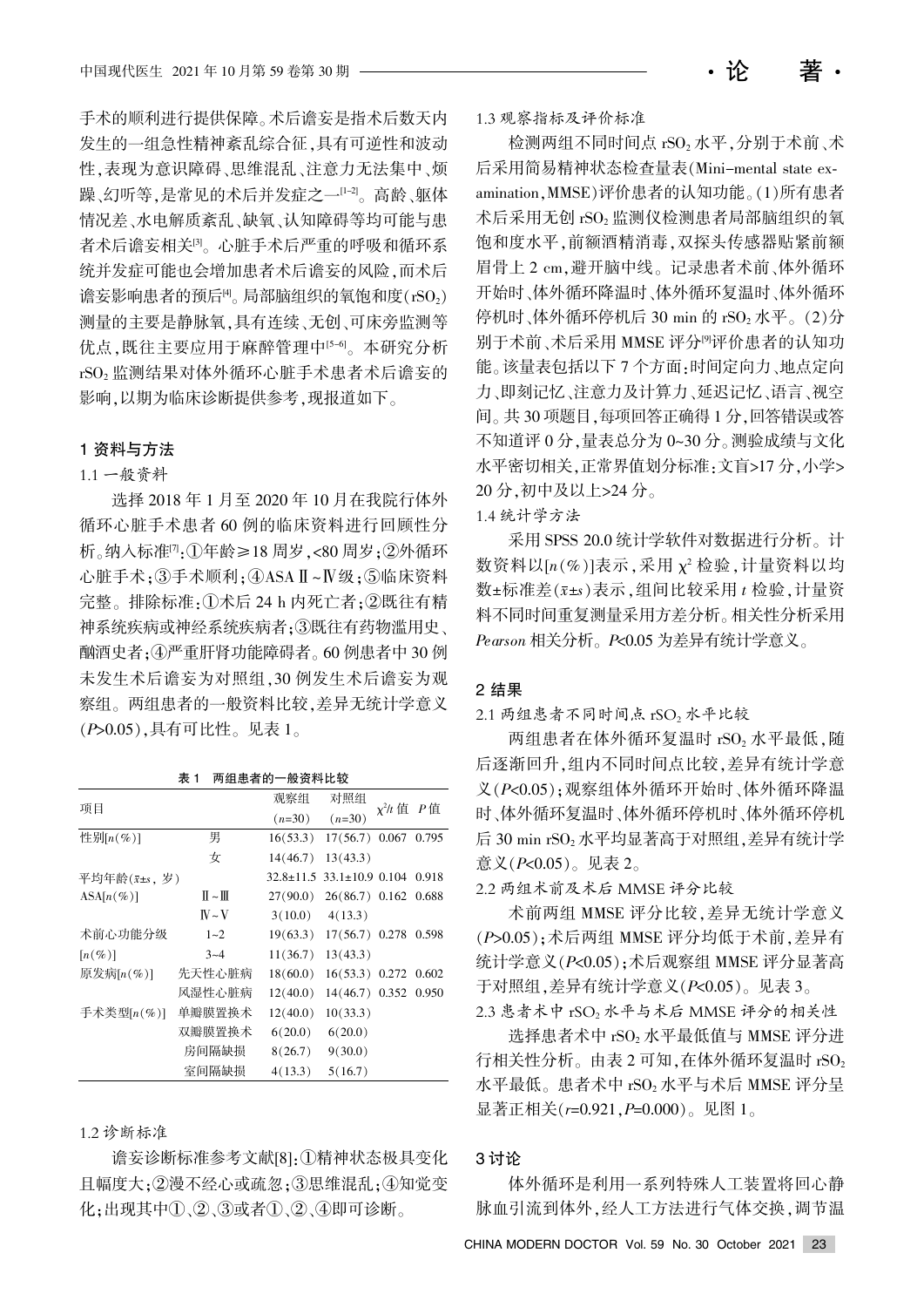|  | 表 2 两组患者不同时间点 rSO2 水平比较( $\bar{x}$ ±s,%) |  |
|--|------------------------------------------|--|
|--|------------------------------------------|--|

| 组别<br>$\boldsymbol{n}$ |    |                  | 体外循环             | 体外循环             | 体外循环             | 体外循环             | 体外循环             | F值     |       |
|------------------------|----|------------------|------------------|------------------|------------------|------------------|------------------|--------|-------|
|                        | 术前 | 开始时              | 降温时              | 复温时              | 停机时              | 停机后 30 min       |                  | P值     |       |
| 观察组                    | 30 | $65.16 \pm 2.35$ | $65.89 \pm 2.14$ | $65.25 \pm 2.26$ | $64.33 \pm 1.32$ | $64.53 \pm 2.05$ | $65.94 \pm 2.27$ | 3.693  | 0.003 |
| 对照组                    | 30 | $65.34 \pm 2.77$ | $64.28 \pm 3.68$ | $63.54 \pm 2.83$ | $58.67 \pm 2.31$ | $60.94 \pm 2.88$ | $63.34 \pm 2.76$ | 22.533 | 0.000 |
| $t$ 值                  |    | 0.271            | 2.071            | 2.898            | 11.652           | 5.097            | 3.985            |        |       |
| $P$ 值                  |    | 0.787            | 0.043            | 0.005            | 0.000            | 0.000            | 0.000            |        |       |

表 3 两组术前及术后 MMSE 评分比较 $(x \pm s, \hat{y})$ 

| 组别    | $\boldsymbol{n}$ | 术前    | 术后                                | t 值    | P信    |
|-------|------------------|-------|-----------------------------------|--------|-------|
| 观察组   | 30               |       | $26.81 \pm 1.02$ $26.23 \pm 1.10$ | 2.118  | 0.039 |
| 对照组   | 30               |       | $27.03 \pm 1.15$ 21.86 $\pm 1.80$ | 13.257 | 0.000 |
| $t$ 值 |                  | 0.784 | 11.347                            |        |       |
| P値    |                  | 0.436 | 0.000                             |        |       |



图 1 患者术中 rSO2 水平与术后 MMSE 评分相关性散点图

度和过滤后,输回体内动脉系统的生命支持技术。在 体外循环过程中, 由于人工装置取代了人体功能,因 此也称心肺转流,体外循环机也称为人工心肺机。进 行体外循环的目的是在实施心中直视手术时,维持全 身组织器官的血液供应。随着临床医学的发展,体外 循环应用范围不断扩展,不仅在心脏、肝、肾、肺等大 血管手术中获得应用,在肿瘤治疗、心肺功能衰竭患 者的生命支持方面也取得令人瞩目的成绩,成为临床 医学的一门重要技术。人工心肺机经过数十年的临床 应用和改进,目前已能为外科医师提供比较好的安全 时间和安全程度,能够进行很多心脏手术,但灌注对 机体的影响仍不可完全避免。主要并发症有代谢性酸 中毒及呼吸性碱中毒、血液有形成分破坏、电解质成分 破坏、电解质失衡、肾功能下降、循环系统功能下降、 呼吸功能损害、脑损害、其他损害等[10-11]。 术后谵妄是 体外循环心脏手术后的常见并发症,主要为急性谵妄, 多发生于术后 1~4 d,可延长患者住院时间,导致认 知损害,增加诊疗费用,增加死亡率[12-13]。目前认为脑 多个区域损伤可能与谵妄有关,如基底节、梭状回、舌 回、双侧或右侧额前叶、右后顶叶、丘脑右前部。

脑组织氧供与氧耗的平衡 状态[14]。多种因素可影响脑组织氧饱和度,如心肺功 能异常、血液成分改变、pH 值改变、脑组织灌注情况

和代谢情况、颅内血管生理病理改变、体温或全身代 谢情况改变、术中体位、吸氧浓度的改变等,能影响上 述因素的疾病、临床干预手术措施均会导致脑组织氧 饱和度的改变[4]。而脑组织氧饱和度过低可导致术后 认知功能障碍、术后恶心呕吐、术后谵妄等[14]。 本研究 结果显示,采用无创局部脑组织氧饱和度监测仪对患 者脑组织氧饱和度进行监测,主要测量的是静脉氧,在 低血压、脉搏减弱或心跳骤停的情况下,使用仍不受 限制,因此广泛应用于脑氧供需监测的各种情况[15]。 患者在体外循环降温过程中出现脑组织氧饱和度下 降的情况.至复温时降至最低.复温后逐渐升高.提示 血液温度会对脑组织氧饱和度产生影响。本研究结果 显示,术后谵妄患者脑组织氧饱和度下降更明显,但 高于无术后谵妄的患者, 提示体外循环心脏手术患者 术中脑组织氧饱和度水平可能与术后的谵妄有关。认 知功能障碍是术后谵妄的主要临床表现之一,本研究 对患者术后认知功能进行评价,结果显示发生谵妄的 患者得分显著高于无谵妄的患者。选择术中脑组织氧 饱和度最低值与术后认知功能水平进行相关性分析, 结果显示,术中部分脑组织氧饱和度水平与术后认知 功能有显著正相关的关系。刘澳华等[16]研究显示,局 部脑组织氧饱和度与心脏瓣膜置换术后早期认知功 能障碍有密切的关系,患者术后认知功能障碍与术中 局部脑组织氧饱和度降低有关,降低术中脑组织氧饱 和度低于基线值 20%以下的暴露时间可有助于减少 术后认知功能障碍的发生。术中脑组织氧饱和度的下 降受多种因素的影响[17-20], 在本研究中未对相关影响 因素进行分析, 期待在今后的研究中收集资料, 做进 一步的研究,为临床预防提供参考。

综上所述,体外循环心脏手术后发生谵妄的患者 术中 rSO<sub>2</sub> 有一个显著的下降过程, 且患者术中 rSO<sub>2</sub> 最低值与患者 MMSE 评分有显著的相关性。

#### [参考文献]

[1] 谭沁,李颖川.术后谵妄预防措施的研究进展[J].医学 综述,  $2020, 26(6)$ : 1166-1170.